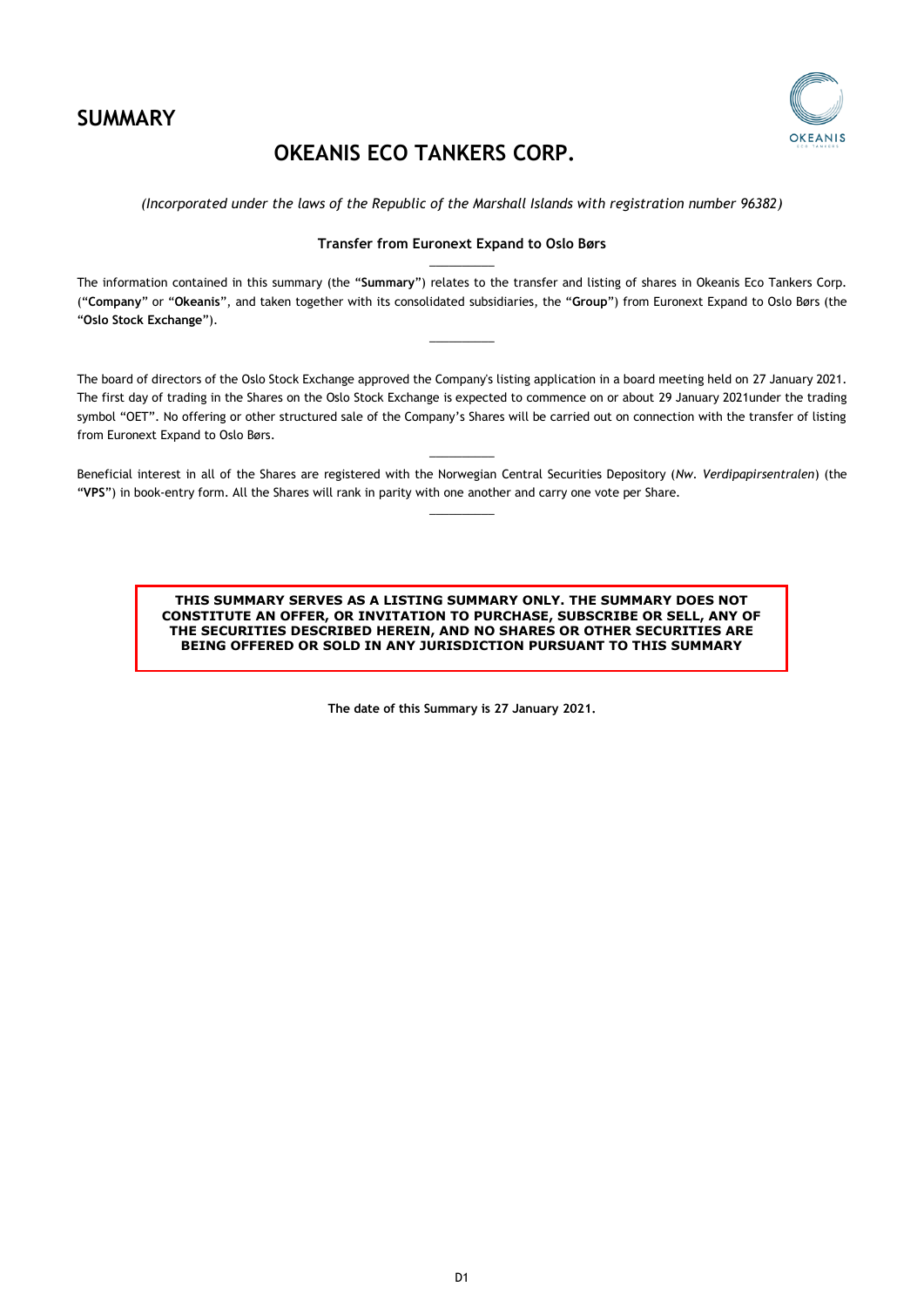| <b>Introduction</b>                                          |                                                                                                                                                                                                                                                                                                                                                                                                                                                                                                                                                                                                                                                                                                                                                                                                                                                             |
|--------------------------------------------------------------|-------------------------------------------------------------------------------------------------------------------------------------------------------------------------------------------------------------------------------------------------------------------------------------------------------------------------------------------------------------------------------------------------------------------------------------------------------------------------------------------------------------------------------------------------------------------------------------------------------------------------------------------------------------------------------------------------------------------------------------------------------------------------------------------------------------------------------------------------------------|
| Introduction and<br>warning<br>                              | This Summary has been prepared by the Okeanis in connection with the transfer of the Company's Shares from<br>Euronext Expand to Oslo Børs (the "Listing Transfer") to comply with the Norwegian Securities Trading Act of<br>29 June 2007 no. 75 (as amended from time to time, the "Norwegian Securities Trading Act") and related<br>secondary legislation, including Regulation (EU) 2017/1129 of the European Parliament and of the Council of<br>14 June 2017 on the prospectus to be published when securities are offered to the public or admitted to<br>trading on a regulated market, and repealing Directive 2014/71/EC, as amended, and as implemented in<br>Norway in accordance with Section 7-1 of the Norwegian Securities Trading Act (the "EU Prospectus<br>Regulation"). This Summary has been prepared solely in the English language. |
|                                                              | The Company's application for the Listing Transfer was approved on 27 January 2021 by the board of directors<br>of the Oslo Stock Exchange, subject to the publication of this Summary.                                                                                                                                                                                                                                                                                                                                                                                                                                                                                                                                                                                                                                                                     |
|                                                              | This Summary is not a prospectus and has only been subject to limited review by the Oslo Stock Exchange.                                                                                                                                                                                                                                                                                                                                                                                                                                                                                                                                                                                                                                                                                                                                                    |
|                                                              | The first day of trading in the Shares on the Oslo Stock Exchange is expected to commence on or about 29<br>January 2021. There will be no offer, issue or sale of shares in connection with the Listing Transfer. The Shares<br>will be listed on Oslo Børs under the Company's current ticker "OET". Financial information published by the<br>Company pursuant to the continuing obligations for companies listed on Euronext Expand and the prospectus<br>published in connection with the Company's admission to trading on Euronext Expand is available on the<br>Company's website: www.okeanisecotankers.com/                                                                                                                                                                                                                                       |
|                                                              | The information contained herein is current as of the date hereof and subject to change, completion and<br>amendment without notice. Neither the publication nor distribution of this Summary shall under any<br>circumstances create any implication that there has been any change in the Company's affairs or that the<br>information herein is correct as of any date subsequent to this Summary.                                                                                                                                                                                                                                                                                                                                                                                                                                                       |
|                                                              | This Summary does not constitute a public offer of, or an invitation to purchase, the securities described<br>herein and the information in this Summary is not intended to form the basis for any investment decisions.<br>The Summary serves as a summary only as required by the EU Prospectus Regulation.                                                                                                                                                                                                                                                                                                                                                                                                                                                                                                                                               |
|                                                              | Investing in the Company's Shares involves certain risks. See below.                                                                                                                                                                                                                                                                                                                                                                                                                                                                                                                                                                                                                                                                                                                                                                                        |
|                                                              | Any decision to invest in the securities should be based on consideration of the Summary as a whole by the<br>investor. Where a claim relating to the information contained in the Summary is brought before a court, the<br>plaintiff investor might, under the national legislation of the Member States, have to bear the costs of<br>translating the Summary before the legal proceedings are initiated. Civil liability attaches only to those<br>persons who have tabled the Summary including any translation thereof, but only if the Summary is misleading,<br>inaccurate or inconsistent or it does not provide key information in order to aid investors when considering<br>whether to invest in such securities.                                                                                                                               |
|                                                              | This Summary shall be governed and construed in accordance with Norwegian law. The courts of Norway, with<br>Oslo as legal venue, shall have exclusive jurisdiction to settle any dispute that may arise out of or in connection<br>with the Summary.                                                                                                                                                                                                                                                                                                                                                                                                                                                                                                                                                                                                       |
| The<br><b>Securities</b>                                     | The Company has one class of shares in issue, and all shares in that class have equal rights in the Company.<br>The Shares of the Company are subject to the Marshall Islands Business Corporations Act, and are registered<br>in book-entry form with the Norwegian Central Securities Depository (Nw. Verdipapirsentralen) under ISIN<br>MHY641771016.                                                                                                                                                                                                                                                                                                                                                                                                                                                                                                    |
| <b>The</b><br><b>Issuer</b>                                  | The Company is registered in the Trust Company of the Marshall Islands Inc., Registrar of Corporations with<br>registration number 96382 and has its registered address at Trust Company Complex, Ajeltake Road, Ajeltake<br>Island, Majuro, Marshall Islands MH96960. The Company's main telephone number is +30 210480 4200 and the<br>Group's website can be found at www.okeanisecotankers.com. The Company's LEI is 213800U35RCYXTKVEM65.                                                                                                                                                                                                                                                                                                                                                                                                              |
| The<br>Offeror(s)<br>                                        | Not applicable. There is no offering of Shares.                                                                                                                                                                                                                                                                                                                                                                                                                                                                                                                                                                                                                                                                                                                                                                                                             |
| Competent<br><b>Authority Approving</b><br>the<br>Prospectus | Not applicable. The Summary is not subject to approval by competent authority, and has only been subject to<br>limited review by the Oslo Stock Exchange.                                                                                                                                                                                                                                                                                                                                                                                                                                                                                                                                                                                                                                                                                                   |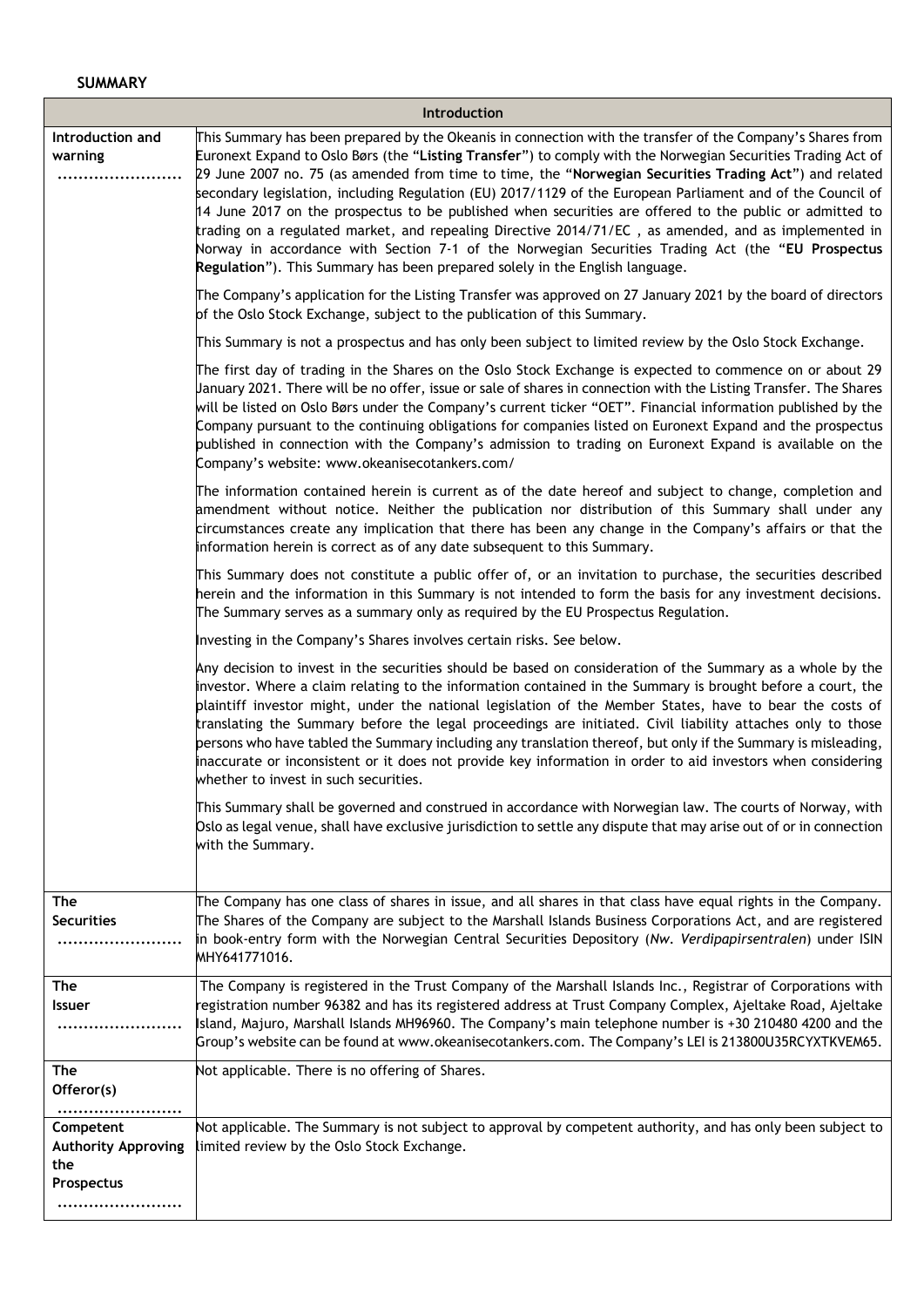| Key information on the Issuer                                     |                                                                                                                                                                                                                                                                                                                                                                                                                                        |                                                                                    |
|-------------------------------------------------------------------|----------------------------------------------------------------------------------------------------------------------------------------------------------------------------------------------------------------------------------------------------------------------------------------------------------------------------------------------------------------------------------------------------------------------------------------|------------------------------------------------------------------------------------|
| Who is the Issuer of the Securities?                              |                                                                                                                                                                                                                                                                                                                                                                                                                                        |                                                                                    |
| Corporate<br>Information                                          | The Company is a corporation that was incorporated under the laws of the Republic of the Marshall Islands on<br>April 30 2018, pursuant to the Marshall Islands Business Corporations Act.                                                                                                                                                                                                                                             |                                                                                    |
|                                                                   | The Company's registration number in the Trust Company of the Marshall Islands Inc., Registrar of Corporations<br>is 96382 and its LEI is 213800U35RCYXTKVEM65. The Company's registered address is at Trust Company<br>Complex, Ajeltake Road, Ajeltake Island, Majuro, Marshall Islands MH96960, and the Company's main<br>telephone number is +30 210480 4200. The Group's website can be found at www.okeanisecotankers.com.       |                                                                                    |
| Principal<br>activities<br>                                       | The Company is an international crude tanker business within the oil industry, with the ambition of, directly<br>or through wholly- or partially owned entities, owning, chartering out and operating tanker vessels                                                                                                                                                                                                                   |                                                                                    |
| Major<br><b>Shareholders</b>                                      | Shareholders owning 5% or more of the Shares have an interest in the Company's share capital which is<br>notifiable pursuant to the Norwegian Securities Trading Act. As of 26 January 2020, which was the latest<br>practicable date prior to the date of this Summary, and insofar as known to the Company, the following<br>persons had, directly or indirectly, interest in 5% or more of the issued share capital of the Company: |                                                                                    |
|                                                                   | Alafouzos Family<br>DB London Nominees Ltd                                                                                                                                                                                                                                                                                                                                                                                             | %<br>56.82<br>7.65                                                                 |
| Key managing<br>directors                                         | The Company's key management comprises of the following members:                                                                                                                                                                                                                                                                                                                                                                       |                                                                                    |
|                                                                   | Name<br>Mr. Ioannis A. Alafouzos<br>Mr. John Papaioannou<br>Ms. Thalia Kalafati<br>Mr. Aristidis Alafouzos                                                                                                                                                                                                                                                                                                                             | <b>Position</b><br><b>CEO</b><br><b>CFO</b><br><b>Treasurer</b><br>CO <sub>O</sub> |
| <b>Statutory</b><br>auditor                                       | The Company's independent auditors are Deloitte Certified Public Accountants S.A. which has their registered<br>address at 3a Fragoklissias & Granikou str., GR - 151 25, Maroussi, Athens, Greece.                                                                                                                                                                                                                                    |                                                                                    |
|                                                                   | What is the Key Financial Information Regarding the Issuer?                                                                                                                                                                                                                                                                                                                                                                            |                                                                                    |
| <b>Selected Historical</b><br><b>Key Financial</b><br>Information | The table below sets out an extract of the Group's unaudited consolidated income statement for the nine<br>months ended 30 September 2020 and 30 September 2019, and the Group's audited consolidated statements<br>for the years ended 31 December 2019 and 31 December 2018.                                                                                                                                                         |                                                                                    |

*USD* **For the Nine Months Ended 30 September For the Year Ended 31 December 2020 (IFRS) (unaudited) 2019 (IFRS) (unaudited) 2019 (IFRS) (audited) 2018 (IFRS) (audited)** Revenue ........................... 230,044,275 68,190,259 127,733,607 29,207,291 Operating profit (loss) ........... 125,089,199 16,156,960 45,776,256 4,325,772 Profit (loss) after income tax and total comprehensive loss ........ 93,813,754 (6,318,462) 11,361,460 (3,018,755)

The table below sets out an extract of the Group's unaudited balance sheet information as of 30 September 2020 and 2019 and the Group's audited balance sheet information as of 31 December 2019 and 2018.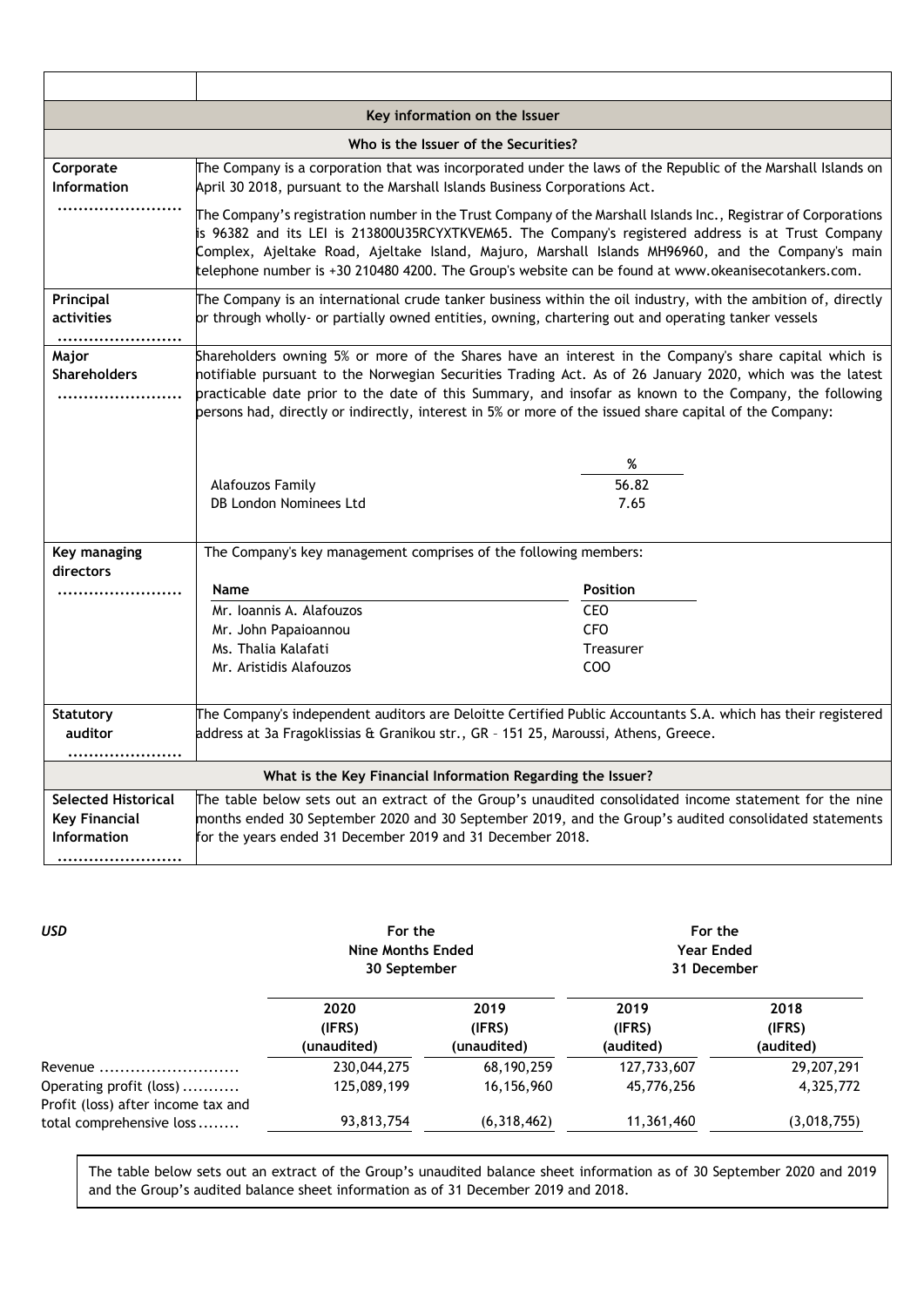*USD* **As of 30 September As of 31 December 2020 (IFRS) (unaudited) 2019 (IFRS) (unaudited) 2019 (IFRS) (audited) 2018 (IFRS) (audited)** Total assets ....................... 1,270,452,840 1,033,255,115 1,110,833,832 668,499,173 Total equity ....................... 392,965,626 324,041,156 341,694,303 316,369,773

The table below sets out an extract of the Group's unaudited cash flow information for the nine months ended 30 September 2020 and 2019 and the Group's audited cash flow information for the years ended 31 December 2019 and 2018.

| <b>USD</b>                                                               | For the<br>Nine Months Ended<br>30 September |                               | For the<br><b>Year Ended</b><br>31 December |                             |
|--------------------------------------------------------------------------|----------------------------------------------|-------------------------------|---------------------------------------------|-----------------------------|
|                                                                          | 2020<br>(IFRS)<br>(unaudited)                | 2019<br>(IFRS)<br>(unaudited) | 2019<br>(IFRS)<br>(audited)                 | 2018<br>(IFRS)<br>(audited) |
| Cash flows from operating<br>activities                                  | 130,717,334                                  | 16,930,440                    | 38,544,204                                  | (2, 410, 226)               |
| Cash flow from investing<br>activities<br>Net cash provided by financing | (185, 951, 935)                              | (374, 860, 604)               | (445, 378, 864)                             | (190,005,165)               |
| activities                                                               | 59.236.014                                   | 351,688,084                   | 402, 147, 404                               | 210,498,370                 |

| Selected Key Pro<br><b>Forma Financial</b><br>Information<br><b>Profit Forecast or</b> | Not applicable. No pro forma financial information is included in this Summary.<br>Not applicable. No profit forecast or estimate is included in this Summary.                                                                                                                                                                                                                                               |
|----------------------------------------------------------------------------------------|--------------------------------------------------------------------------------------------------------------------------------------------------------------------------------------------------------------------------------------------------------------------------------------------------------------------------------------------------------------------------------------------------------------|
| <b>Estimate</b>                                                                        |                                                                                                                                                                                                                                                                                                                                                                                                              |
| <br><b>Audit Report</b><br>Qualification                                               | Not applicable. No qualifications.                                                                                                                                                                                                                                                                                                                                                                           |
|                                                                                        | What are the Key Risks That are Specific to the Issuer?                                                                                                                                                                                                                                                                                                                                                      |
| Key Risks Specific to<br>the<br><b>Issuer</b>                                          | Key risks related to the Issuer:<br><b>Interest Rate Risk</b><br>The Company is exposed to the impact of interest rate changes primarily through its floating-rate borrowings<br>that require the Company to make interest payments based on LIBOR. Significant increases in interest rates<br>could adversely affect operating margins, results of operations and ability to service debt. The Company uses |
|                                                                                        | interest rate swaps to reduce its exposure to market risk from changes in interest rates. The principal<br>objective of these contracts is to minimize the risks and costs associated with its floating-rate debt.<br><b>Currency Risk</b>                                                                                                                                                                   |
|                                                                                        | USD is the functional currency of the Company. Some expenses are incurred in other currencies, mainly EUR.<br>The Company is exposed to currency exchange rate fluctuations, which affect its costs in other currencies.<br>Any adverse movements of the USD compared to other currencies will negatively affect the financial<br>condition of the Company. The Company has no hedging mechanisms in place.  |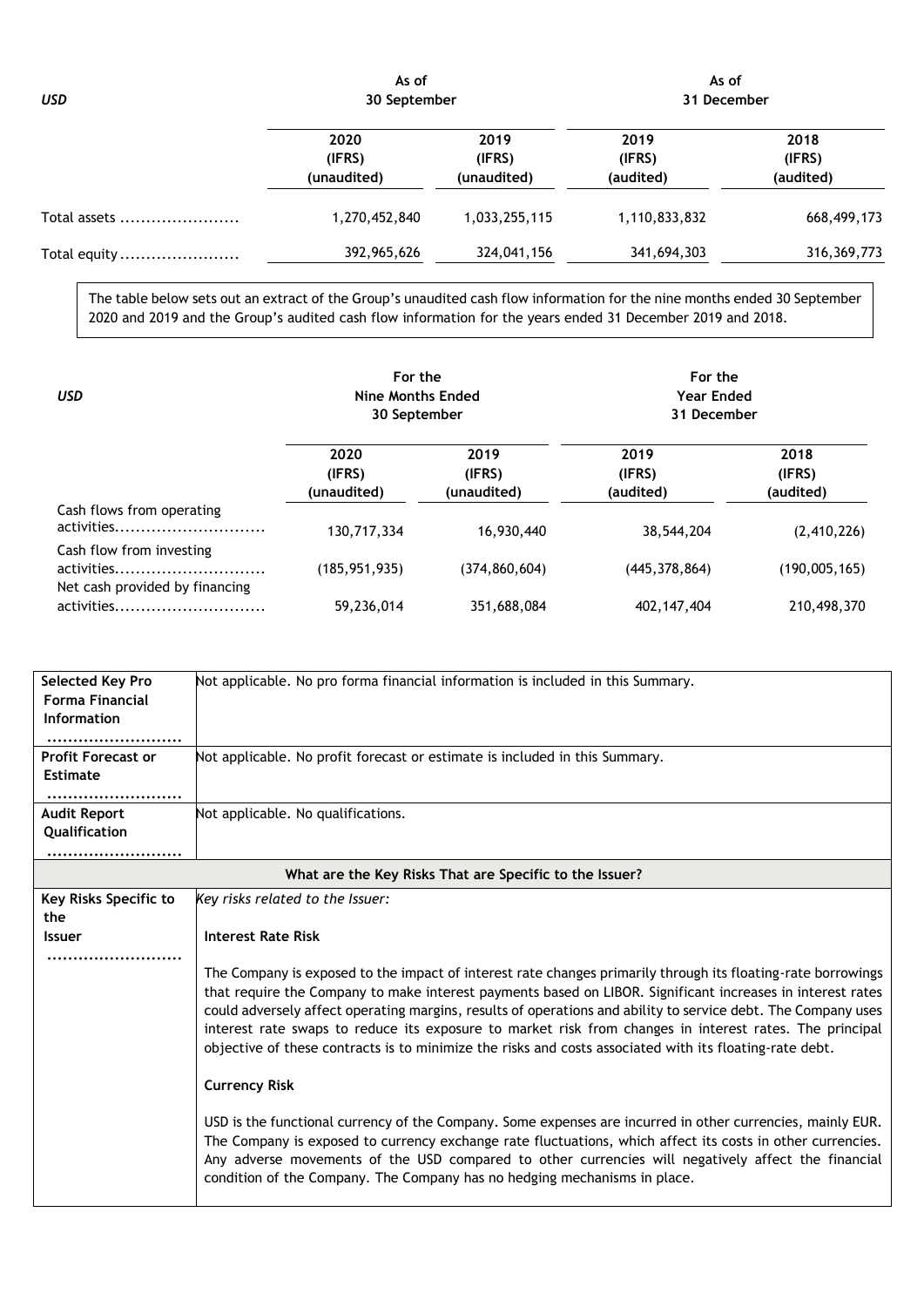|                                                                                           | <b>Market Risk</b>                                                                                                                                                                                                                                                                                                                                                                                                                                                                                                |
|-------------------------------------------------------------------------------------------|-------------------------------------------------------------------------------------------------------------------------------------------------------------------------------------------------------------------------------------------------------------------------------------------------------------------------------------------------------------------------------------------------------------------------------------------------------------------------------------------------------------------|
|                                                                                           | The Company is exposed to fluctuations in daily tanker market earnings. A sizeable portion of the fleet is<br>employed under time charter contracts. The solidity and performance of such counterparts may affect the<br>results and financial conditions of the Group.                                                                                                                                                                                                                                           |
|                                                                                           | The Company estimates that its spot market exposure will decrease to 47% in 2020 and further to 45% in 2021<br>(from 55% in 2019). Any adverse market conditions will negatively affect the financial condition of the<br>Company.                                                                                                                                                                                                                                                                                |
|                                                                                           | The Group may not be able to obtain favourable contracts for its vessels. The success and growth of the<br>Group's business depends on the level of activity in the crude oil shipping industry generally, and the crude<br>oil tanker industry specifically, which are both highly competitive and cyclical, with intense competition.                                                                                                                                                                           |
|                                                                                           | <b>Credit Risk</b>                                                                                                                                                                                                                                                                                                                                                                                                                                                                                                |
|                                                                                           | The Company only charters its vessels to international energy companies and top-tier trading houses with a<br>proven track record of creditworthiness in the charter market. Any charterer that expresses a desire to trade<br>on credit terms is subject to the Group's policy of stringent credit verification procedures, including an<br>extensive KYC process and proof of funds. Payments related to the shipbuilding contracts are secured with<br>refund guarantees from top-tier financial institutions. |
|                                                                                           | <b>Macroeconomic Conditions Risk</b>                                                                                                                                                                                                                                                                                                                                                                                                                                                                              |
|                                                                                           | Any changes in macroeconomic factors will affect the demand for tanker vessels. Such factors include<br>international economic conditions and inflation levels on the demand side, as well as, OPEC decisions on the<br>supply side. Any adverse change on either the demand for or supply of crude oil will affect the service<br>required from tanker vessels, thus affecting their earnings.                                                                                                                   |
|                                                                                           | <b>Change of Control Risk</b>                                                                                                                                                                                                                                                                                                                                                                                                                                                                                     |
|                                                                                           | The majority of the Company's loan agreements contain change of control clauses, whereas the strictest<br>clause sets out that change of control is triggered if the Alafouzos family ceases to hold legal and/or<br>beneficial ownership (directly or indirectly) of 51% in the Company. In line with this, some of the Company's<br>loan agreements contain provisions requiring Mr. Alafouzos to continue hold the position as Chairman of the<br>Company.                                                     |
|                                                                                           |                                                                                                                                                                                                                                                                                                                                                                                                                                                                                                                   |
|                                                                                           | Key Information on the Securities                                                                                                                                                                                                                                                                                                                                                                                                                                                                                 |
|                                                                                           | What are the Main Features of the Securities?                                                                                                                                                                                                                                                                                                                                                                                                                                                                     |
| Type, Class of<br><b>Securities</b><br>Identification and<br><b>ISIN</b><br><b>Number</b> | All of the Shares are ordinary shares in the Company and have been issued under the Marshall Islands Business<br>Corporations Act. The Shares are registered in book-entry form with the Norwegian Central Securities<br>Depository (Nw. Verdipapirsentralen) under ISIN MHY641771016.                                                                                                                                                                                                                            |
|                                                                                           |                                                                                                                                                                                                                                                                                                                                                                                                                                                                                                                   |
| Currency, Number<br>and Par Value of the                                                  | As of the date of this Summary, the Company's share capital is USD 32,890 divided by 32,890,000 Shares, each<br>having a nominal value of USD 0.001.                                                                                                                                                                                                                                                                                                                                                              |
| <b>Securities</b>                                                                         | The shares are issued in USD and will be quoted and traded in NOK on the Oslo Stock Exchange.                                                                                                                                                                                                                                                                                                                                                                                                                     |
| <b>Rights Attaching to</b><br>the<br><b>Securities</b><br>. <b>.</b> .                    | The Company has one class of Shares, and all Shares provide equal rights in the Company in accordance with<br>the laws of the Republic of the Marshall Islands and the by-laws of the Company. Each Share carries one vote.<br>The holders of Shares have no pre-emptive rights in connection with transfer of Shares.                                                                                                                                                                                            |
| <b>Restrictions on</b><br><b>Transfer</b><br>                                             | The Shares are freely transferable. The by-laws do not provide for any restrictions, or a right of first refusal,<br>on transfer of Shares. Share transfers are not subject to approval by the Board of Directors.                                                                                                                                                                                                                                                                                                |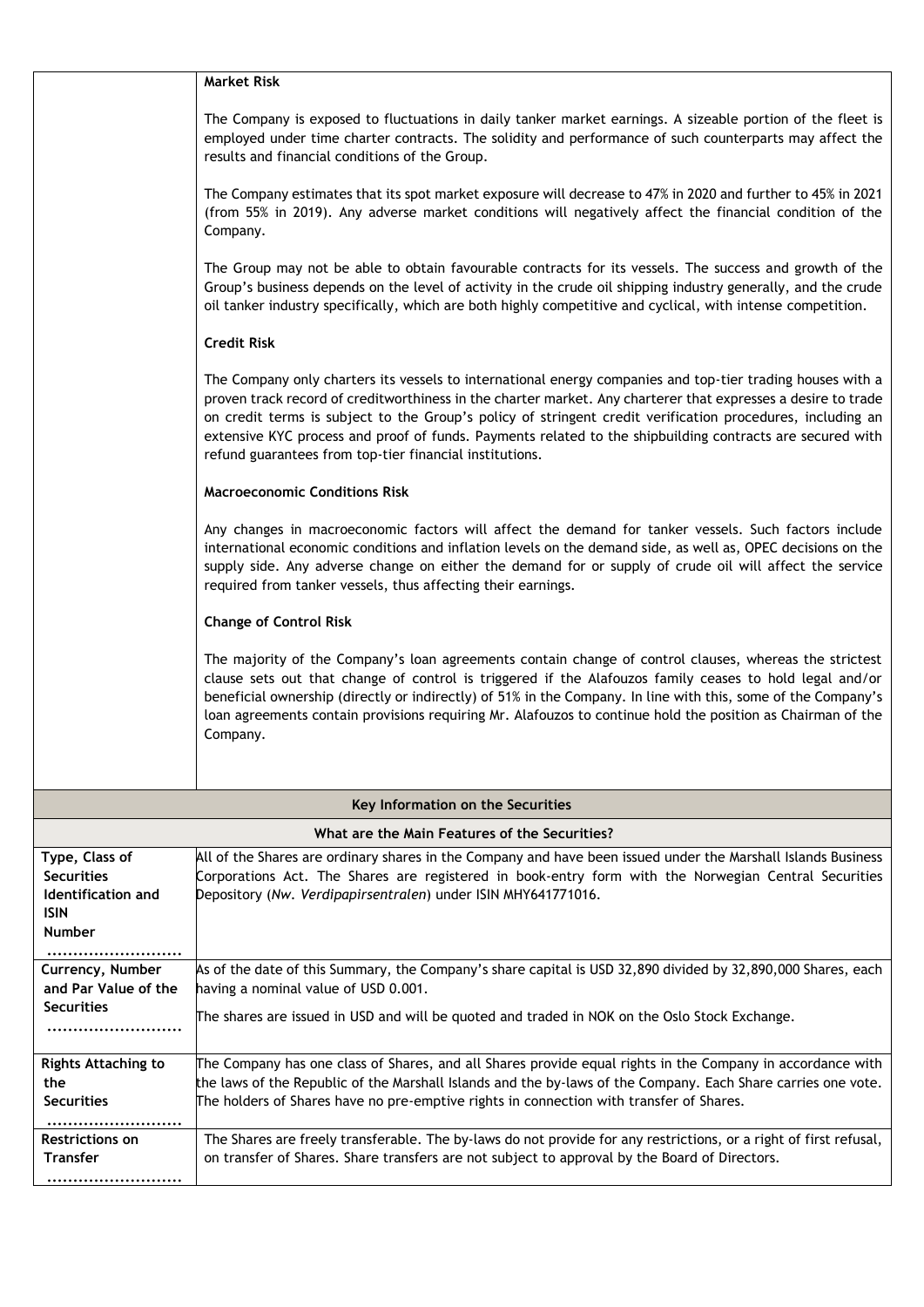| <b>Dividend</b><br><b>Policy</b><br>Admission to<br><b>Trading</b>    | There can be no assurances that in any given period dividends will be proposed or declared. In deciding<br>whether to propose a dividend and in determining the dividend amount, the Company's Board of Directors will<br>take into account legal restrictions, the Company's capital requirements, including capital expenditure<br>equirements, its financial condition, general business conditions and any restrictions that its borrowing<br>arrangements or other contractual arrangements in place at the time of the dividend may place on its ability<br>to pay dividends and the maintaining of appropriate financial flexibility.<br>Where will the securities be traded?<br>The board of directors of the Oslo Stock Exchange approved the Company's listing application in a board<br>meeting held on 27 January 2020, subject to the publication of this Summary.<br>The Company currently expects commencement of trading in the Shares on Oslo Børs on or about 29 January<br>2020 under the Company's current trading symbol "OET". The Company has not applied for admission to<br>trading of the Shares on any other stock exchange or regulated market or a multilateral trading facility (MTF). |
|-----------------------------------------------------------------------|----------------------------------------------------------------------------------------------------------------------------------------------------------------------------------------------------------------------------------------------------------------------------------------------------------------------------------------------------------------------------------------------------------------------------------------------------------------------------------------------------------------------------------------------------------------------------------------------------------------------------------------------------------------------------------------------------------------------------------------------------------------------------------------------------------------------------------------------------------------------------------------------------------------------------------------------------------------------------------------------------------------------------------------------------------------------------------------------------------------------------------------------------------------------------------------------------------------------|
|                                                                       | What are the key risks that are specific to the securities?                                                                                                                                                                                                                                                                                                                                                                                                                                                                                                                                                                                                                                                                                                                                                                                                                                                                                                                                                                                                                                                                                                                                                          |
| Key Risk Specific to                                                  | Key risks related to the Shares:                                                                                                                                                                                                                                                                                                                                                                                                                                                                                                                                                                                                                                                                                                                                                                                                                                                                                                                                                                                                                                                                                                                                                                                     |
| the<br><b>Securities</b>                                              | • There can be no assurance that an active and liquid market for the Shares will develop and the price of<br>the Shares may be volatile.                                                                                                                                                                                                                                                                                                                                                                                                                                                                                                                                                                                                                                                                                                                                                                                                                                                                                                                                                                                                                                                                             |
|                                                                       | • Future sales of Shares after may affect the market price of the Shares.                                                                                                                                                                                                                                                                                                                                                                                                                                                                                                                                                                                                                                                                                                                                                                                                                                                                                                                                                                                                                                                                                                                                            |
|                                                                       | • Future issuance of shares or other securities could dilute the holdings of existing shareholders and could<br>materially affect the price of the Shares.                                                                                                                                                                                                                                                                                                                                                                                                                                                                                                                                                                                                                                                                                                                                                                                                                                                                                                                                                                                                                                                           |
|                                                                       | • U.S. or other shareholders may not be able to exercise pre-emptive rights to participate in future rights<br>offers in the Company.                                                                                                                                                                                                                                                                                                                                                                                                                                                                                                                                                                                                                                                                                                                                                                                                                                                                                                                                                                                                                                                                                |
|                                                                       | • Investors may have difficulty enforcing any judgement obtained in the United States against the Company<br>or its directors or officers.                                                                                                                                                                                                                                                                                                                                                                                                                                                                                                                                                                                                                                                                                                                                                                                                                                                                                                                                                                                                                                                                           |
|                                                                       | • The transfer of shares or other securities may dilute the holdings of shareholders and could materially<br>affect the price of the Shares.                                                                                                                                                                                                                                                                                                                                                                                                                                                                                                                                                                                                                                                                                                                                                                                                                                                                                                                                                                                                                                                                         |
|                                                                       | • Investors may be unable to exercise their voting rights for Shares held in a nominee account.                                                                                                                                                                                                                                                                                                                                                                                                                                                                                                                                                                                                                                                                                                                                                                                                                                                                                                                                                                                                                                                                                                                      |
|                                                                       | • The Company's ability to pay dividends in the future may be constrained.                                                                                                                                                                                                                                                                                                                                                                                                                                                                                                                                                                                                                                                                                                                                                                                                                                                                                                                                                                                                                                                                                                                                           |
|                                                                       | Key information on the Offering and/or the admission to trading on a regulated market                                                                                                                                                                                                                                                                                                                                                                                                                                                                                                                                                                                                                                                                                                                                                                                                                                                                                                                                                                                                                                                                                                                                |
|                                                                       | Under which conditions and timetable can I invest in this security?                                                                                                                                                                                                                                                                                                                                                                                                                                                                                                                                                                                                                                                                                                                                                                                                                                                                                                                                                                                                                                                                                                                                                  |
| <b>Terms and Conditions</b><br>for the<br><b>Offer</b>                | Not applicable. There is no Offering of Shares.                                                                                                                                                                                                                                                                                                                                                                                                                                                                                                                                                                                                                                                                                                                                                                                                                                                                                                                                                                                                                                                                                                                                                                      |
| <b>Dilution</b>                                                       | Not applicable. There is no Offering of Shares.                                                                                                                                                                                                                                                                                                                                                                                                                                                                                                                                                                                                                                                                                                                                                                                                                                                                                                                                                                                                                                                                                                                                                                      |
| Proceeds and<br><b>Estimated</b><br><b>Expenses</b><br>               | Not applicable. There is no Offering of Shares.                                                                                                                                                                                                                                                                                                                                                                                                                                                                                                                                                                                                                                                                                                                                                                                                                                                                                                                                                                                                                                                                                                                                                                      |
| Who is the Offeror and/or the Person asking for admission to Trading? |                                                                                                                                                                                                                                                                                                                                                                                                                                                                                                                                                                                                                                                                                                                                                                                                                                                                                                                                                                                                                                                                                                                                                                                                                      |
| Brief description of<br>the<br>Offeror(s)<br>                         | Not applicable. There is no Offering of Shares.                                                                                                                                                                                                                                                                                                                                                                                                                                                                                                                                                                                                                                                                                                                                                                                                                                                                                                                                                                                                                                                                                                                                                                      |
|                                                                       | Why is this Summary being produced?                                                                                                                                                                                                                                                                                                                                                                                                                                                                                                                                                                                                                                                                                                                                                                                                                                                                                                                                                                                                                                                                                                                                                                                  |
| Reasons for the<br><b>Offering/ Admission</b><br>to<br><b>Trading</b> | The Group believes that the Listing Transfer will (i) broaden access to equity capital markets to potentially<br>fund further growth; (ii) diversify the shareholder base; (iii) enhance the Company's profile with investors,<br>business partners, vendors and customers; (iv) further improve the ability of the Company to attract and retain<br>key management and employees; and (iv) increase trading liquidity of its Shares.                                                                                                                                                                                                                                                                                                                                                                                                                                                                                                                                                                                                                                                                                                                                                                                |